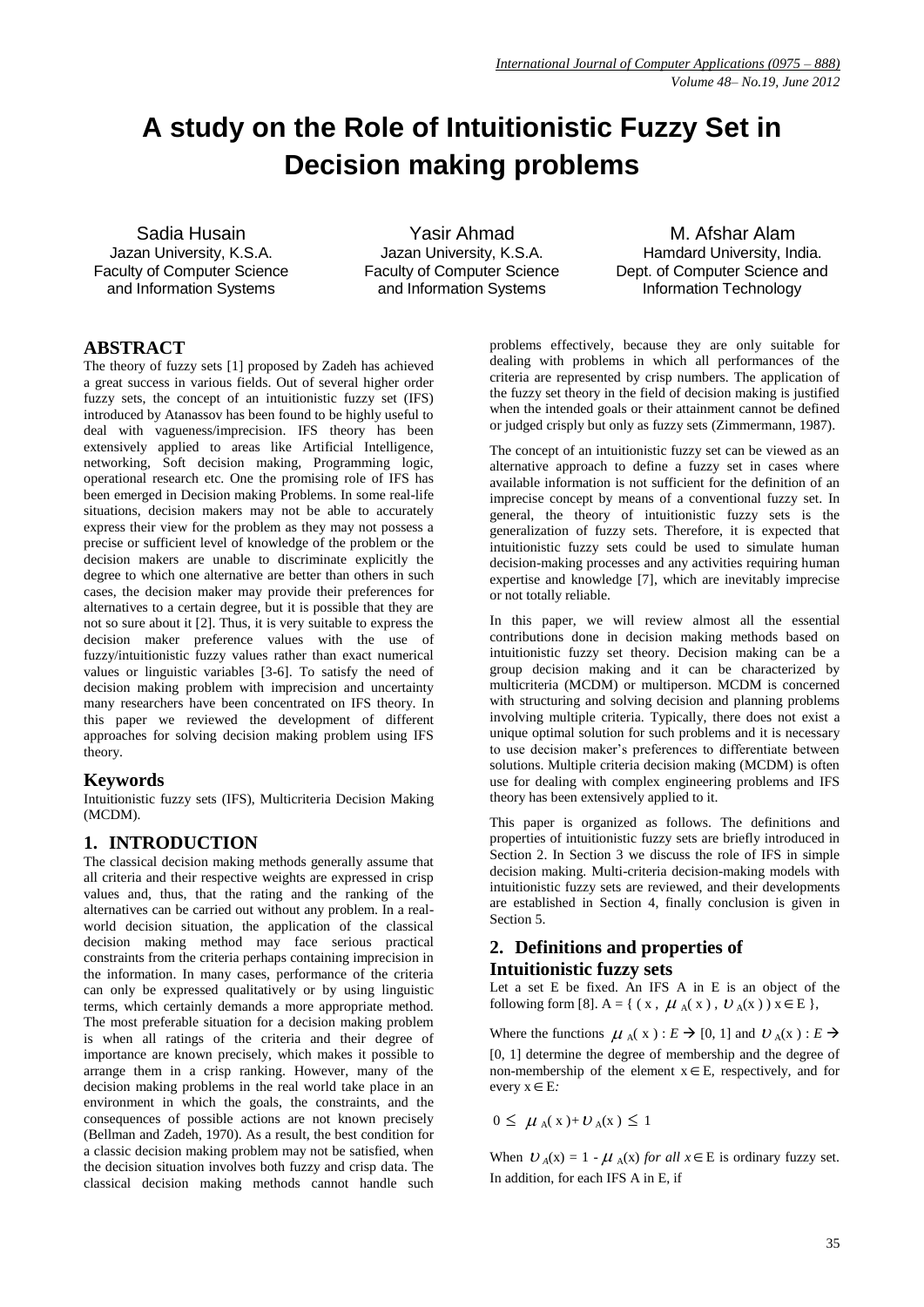Then  $\pi_A(x)$  is called the degree of indeterminacy of x to A or called the degree of hesitancy of x to A. It is obvious that

$$
0 \leq \pi_A(x) \leq 1; \quad \text{For each } x \in E
$$

Especially, if  $\pi_A(x) = 0$ , for all  $x \in E$  then the IFS A is reduced to a fuzzy set.

On the other hand, for each fuzzy set A' in E, we evidently have:  $\pi_{A}(x) = 1 - \mu_{A}(x) - [1 - \mu_{A}(x)]$ 

Therefore, if we want to fully describe an intuitionistic fuzzy set, we must use any two functions from the triplet:

- membership function,
- non-membership function,
- hesitation margin

In other words, the application of intuitionistic fuzzy sets instead of fuzzy sets means the introduction of another degree of freedom into a set description (i.e. in addition  $\mu_A(x)$  to we also  $U_A$  or  $\pi_A$ ). Since the intuitionistic fuzzy sets being a generalization of fuzzy sets give us an additional possibility to represent imperfect knowledge, they can make it possible to describe many real problems in a more adequate way.

#### **Some basic operation on Intuitionistic Fuzzy sets**

1)  $A \subset B$  iff  $(\forall x \in E)$  ( $\mu_A(x) \leq (\mu_B(x) \& v_A(x) > v_B(x))$ 2) A=B iff  $A \subset B$  and  $B \subset A$ 3) A= { $(x, \mu_A(x) \& v_A(x) | x \in E$ } 4) A  $\vee$  B= { < x, min ( $\mu$ <sub>A</sub>(x),  $\mu$ <sub>B</sub>(x)), max ( $v$ <sub>A</sub>(x),  $v$ <sub>B</sub>(x)) > | x ∈ E } 5) A  $\wedge$  B= { < x, max ( $\mu$ <sub>A</sub>(x),  $\mu$ <sub>B</sub>(x)), min ( $v$ <sub>A</sub>(x),  $v$ <sub>B</sub>(x)) > | x 
E } 6) A+B= { $\langle x, \mu_A(x) + \mu_B(x) - \mu_A(x), \mu_B(x) \rangle$ , $v_A(x), v_B(x) > | x \in E$ } 7)  $A.B = \{ < x , \mu_A(x). \mu_B(x), v_A(x)+v_B(x)-v_A(x). v_B(x)> | x \in E \}$ (Where  $\wedge$  = max;  $\vee$  = min):

# **3. ROLE OF IFS IN DECISION MAKING PROBLEMS**

Fuzzy set theory has been used for handling fuzzy decisionmaking problems [9–15] for a long span of time but many researchers have shown interest in the IFS theory and applied it to the field of decision making. Gau and Buehrer [16] introduced the vague set [17], which is an equivalence of IFS. Later, based on vague sets, Chen and Tan [18], and Hong and Choi [19] utilized the minimum and maximum operations to develop some approximate technique for handling multiattribute decision making problems under fuzzy environment.

In year 1995 [20] Attanasov et al. worked on a project titled " Decision making methods based on element of Intuitionistic Fuzzy Sets and their Software Implementation", the basic aim of the project was to envisage following four activities.

A1: Theoretical research related to the construction and description of some new decision making methods.

A2: Methodological research for the use of these methods in practice.

A3: Development of software implementation of decision making methods from A1

A4: Construction of examples for the application of decision making methods from A1 in medicine.

5 A(ii)  $P_{\text{A}}(x) = P_{\text{A}}(x) - \frac{1}{2}P_{\text{A}}(x) = \frac{1}{2}P_{\text{A}}(x) - \frac{1}{2}P_{\text{A}}(x) = \frac{1}{2}P_{\text{A}}(x) - \frac{1}{2}P_{\text{A}}(x) = \frac{1}{2}P_{\text{A}}(x) - \frac{1}{2}P_{\text{A}}(x) = \frac{1}{2}P_{\text{A}}(x) - \frac{1}{2}P_{\text{A}}(x) = \frac{1}{2}P_{\text{A}}(x) - \frac{1}{2}$ Later on in year 1999 [21] Atanassov also discussed the possibility of using the interpretational triangle of intuitionistic fuzzy set in decision making. But the major contribution in this field comes from Szmidt and Kacprzyk [22-27] who intensively worked on the use of intuitionistic fuzzy sets for building soft decision-making models. They proposed two solution concepts about the intuitionistic fuzzy core and the consensus winner for group decision making. The concept of preference relation was considered by many authors, in the crisp case for example in [28] and in the fuzzy environment [29]. Szmidt and Kacprzyk [30] were also the first authors who generalized the concept of preference relation from the fuzzy case to the intuitionistic fuzzy one. They take into account intuitionistic fuzzy preference relations which are applied in group decision making problems where a solution from the individual preferences over some set of options should be derived. In year 2002 they used a new approach and calculate distance between intuitionistic fuzzy preferences to assess agreement of a group of experts [31]. In another article [32] they propose how to analyze the extent of agreement in a group of experts employing intuitionistic fuzzy sets. They used the concept of distances between intuitionistic fuzzy preferences as the main tool to evaluate how far the group is from full agreement (consensus in a traditional sense) and they also propose how to evaluate if it is possible for a considered group to come closer to the state of consensus. They used Entropy as the measure which makes it possible to say how strong the preferences of experts are.

Recently in year 2012 Szmidt et al. [33] further worked on IF relation and they present a construction method for Atanassov's intuitionistic fuzzy preference relations starting from fuzzy preference relations and taking into account the ignorance of the expert in the construction of the latter. Moreover, they also propose two generalizations of the weighted voting strategy to work with Atanassov's intuitionistic fuzzy preference relations. An advantage of these algorithms is that they start from fuzzy preference relations and their results can be compared with those of any other decision making.

They also worked on similarity measure [34] of IF sets and proposed a measure that takes into account not only a pure distance between intuitionistic fuzzy preferences but also examines if the compared preferences are more similar or more dissimilar. The agreement of a whole group is assessed via an aggregation of individual testimonies expressed by Intuitionistic fuzzy preference relations.

Zeshui Xu [35] also worked on Intuitionistic preference relations and their application in group decision making. In his paper, he defines the concepts of intuitionistic preference relation, consistent intuitionistic preference relation, incomplete intuitionistic preference relation and acceptable intuitionistic preference relation, and studies their various properties. He developed an approach to group decision making based on intuitionistic preference relations and an approach to group decision making based on incomplete intuitionistic preference relations respectively, in which the intuitionistic fuzzy arithmetic averaging operator and intuitionistic fuzzy weighted arithmetic averaging operator are used to aggregate intuitionistic preference information, and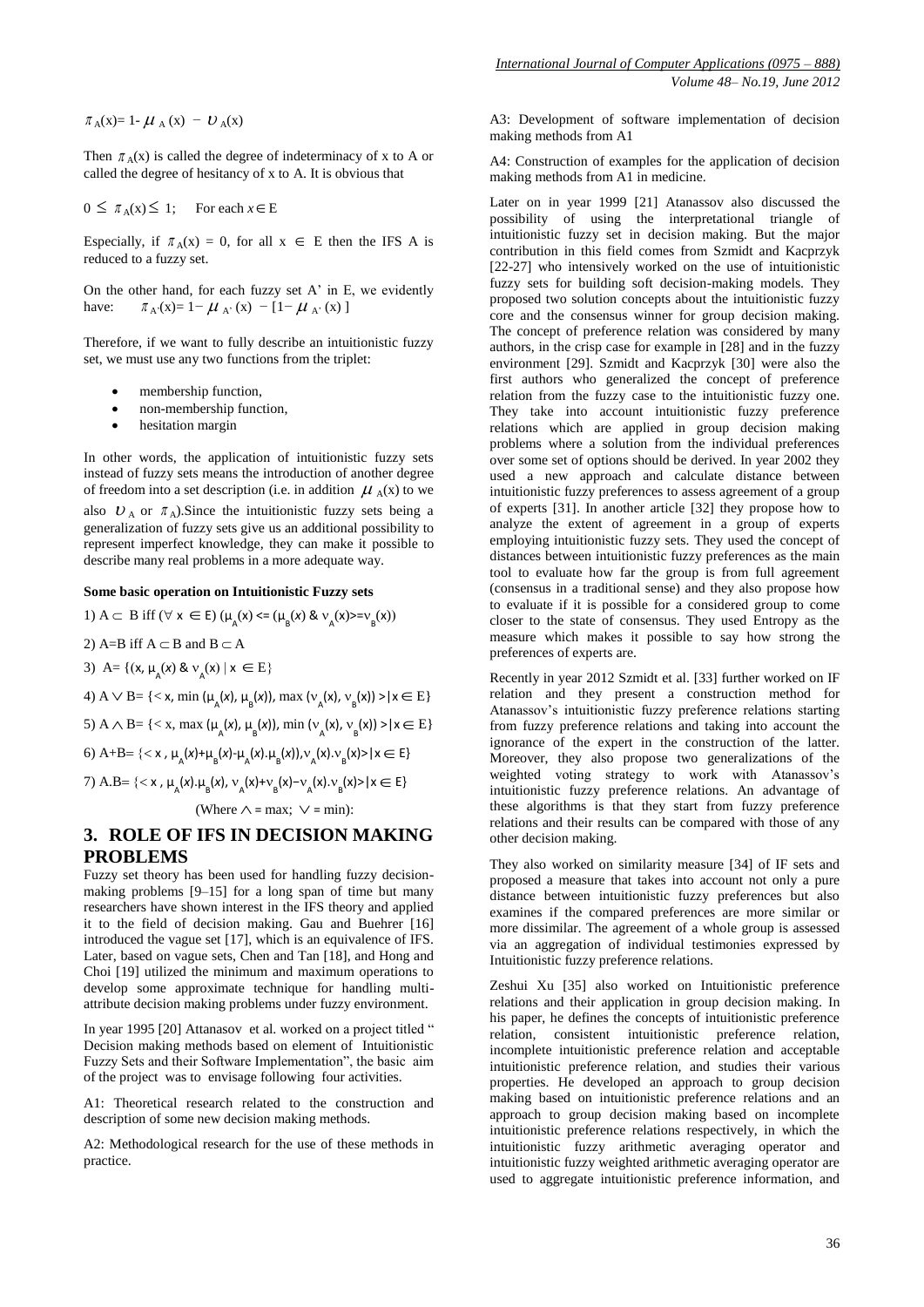the score function and accuracy function are applied to the ranking and selection of alternatives.

Later on in year 2009 Zeshui Xu et al. [36] studied the IF similarity measure introduced by Szmidt and Kacprzyk and find it somewhat inconvenient in some cases, and thus they develop a new similarity measure between intuitionistic fuzzy sets. They apply the developed similarity measure for consensus analysis in group decision making based on intuitionistic fuzzy preference relations, and also extend it to the interval-valued intuitionistic fuzzy set theory.

Z. Gong [37] in year 2007 investigates the problem of group decision making based on intuitionistic fuzzy judgment matrix. They introduced the ranking method of intuitionistic fuzzy judgment matrix by using operations of intuitionistic fuzzy values and illustrated their method by a numerical example.

Cuiping Wei and Xijin Tang [38] in year 2011 study group decision-making problems based on intuitionistic preference relations. By measuring the uncertain information of intuitionistic preference relations and the average similarity degree of one individual intuitionistic preference relation to the others, they proposed a new approach to assess the relative importance weights of experts. Their approach takes both the objective and subjective information of experts into consideration. Then they integrate the weights of experts into the individual intuitionistic preference relations and develop a relative similarity method to derive the priorities of alternatives.

Zeshui Xu and M. Xia [39-40] used entropy and cross entropy and gave two methods to determine the optimal weights of attributes, and develop two pairs of entropy and cross entropy measures for intuitionistic fuzzy values. They also discussed the properties of these measures and the relations between them and the existing ones. Furthermore, they introduce three new aggregation operators, which treat the membership and non-membership information fairly, to aggregate intuitionistic fuzzy information.

Yejun Xu and Huimin Wang [41] presented the induced generalized intuitionistic fuzzy ordered weighted averaging (I-GIFOWA) operator. It is a new aggregation operator that generalized the IFOWA operator, including all the characteristics of both the generalized IFOWA and the induced IFOWA operators. It provides a very general formulation that includes as special cases a wide range of aggregation operators for intuitionistic fuzzy information, including all the particular cases of the I-IFOWA operator, GIFOWA operator and the induced intuitionistic fuzzy ordered geometric (I-IFOWG) operator.

A generalization of IF sets called interval-valued intuitionistic fuzzy has also been used in decision making problems, for detail you can refer in these articles [42-45].

# **4. IFS AND MULTICRITERIA DECISION MAKING (MCDM)**

Cenigiz Kahraman gave very useful description about MCDM in his book on Fuzzy Multicriteria Decision Making [46]. In his book he explained MCDM problems with two basic approaches: multiple attribute decision making (MADM) and multiple objective decision making (MODM). MADM problems are distinguished from MODM problems, which involve the design of a "best" alternative by considering the tradeoffs within a set of interacting design constraints. MADM refers to making selections among some courses of action in the presence of multiple, usually conflicting, attributes. In MODM problems, the number of alternatives is effectively infinite, and the tradeoffs among design criteria are typically described by continuous functions.

MADM approaches can be viewed as alternative methods for combining the information in a problem's decision matrix together with additional information from the decision maker to determine a final ranking, screening, or selection from among the alternatives. Besides the information contained in the decision matrix, all but the simplest MADM techniques require additional information from the decision maker to arrive at a final ranking, screening, or selection. In the MODM approach, contrary to the MADM approach, the decision alternatives are not given. Instead, MODM provides a mathematical framework for designing a set of decision alternatives. Each alternative, once identified, is judged by how close it satisfies an objective or multiple objectives. In the MODM approach, the number of potential decision alternatives may be large. Solving a MODM problem involves selection.

It has been widely recognized that most decisions made in the real world take place in an environment in which the goals and constraints, because of their complexity, are not known precisely, and thus, the problem cannot be exactly defined or precisely represented in a crisp value (Bellman and Zadeh, 1970). Bellman and Zadeh (1970) and Zimmermann (1978) introduced fuzzy sets into the MCDM field. They cleared the way for a new family of methods to deal with problems that had been inaccessible to and unsolvable with standard MCDM techniques. Bellman and Zadeh (1970) introduced the first approach regarding decision making in a fuzzy environment.

In year 1995 Humberto Bustince [47] presented a new technique for handling decision making problems based on intuitionistic fuzzy sets. In this new technique he used the degree of reliability and of non-reliability of each criterion in relation to a set of alternatives. He also presented a new score function in order to evaluate the degree of suitability of the choice of a certain alternative. Since then lots of research has been made in the field of multicriteria decision making using IFS.

In year 2002 [48] Atanassov et al. proposed an IF interpretation of multi-person multi-criteria decision making. In this work each expert is asked to evaluate each alternative in terms of its performance with respect to each predefined criterion. The experts evaluations are expressed as a pair of numeric values, interpreted in the intuitionistic fuzzy framework, theses number express a positive and negative evaluation respectively. Each expert is also assigned a pair of values which express expert's reliability.

They further extended this work in year 2003 and 2004 [49]. They constructed a Generalized Net model of Multi-Person Multi-Criteria Decision Making process based on IF graph. In year 2005 they also introduced an IF interpretation of the processes of multi-person and multi measurement tool multicriteria decision makings 2005[50].

In year 2006 many authors worked on multicriteria decision making problems following are the brief introduction of their work:

1. Eulalia Szmidt and Janusz Kacprzyk [51] proposed a new solution to a multi-criteria decision making problem by using similarity measures for intuitionistic fuzzy sets. They show that the new solution is better than the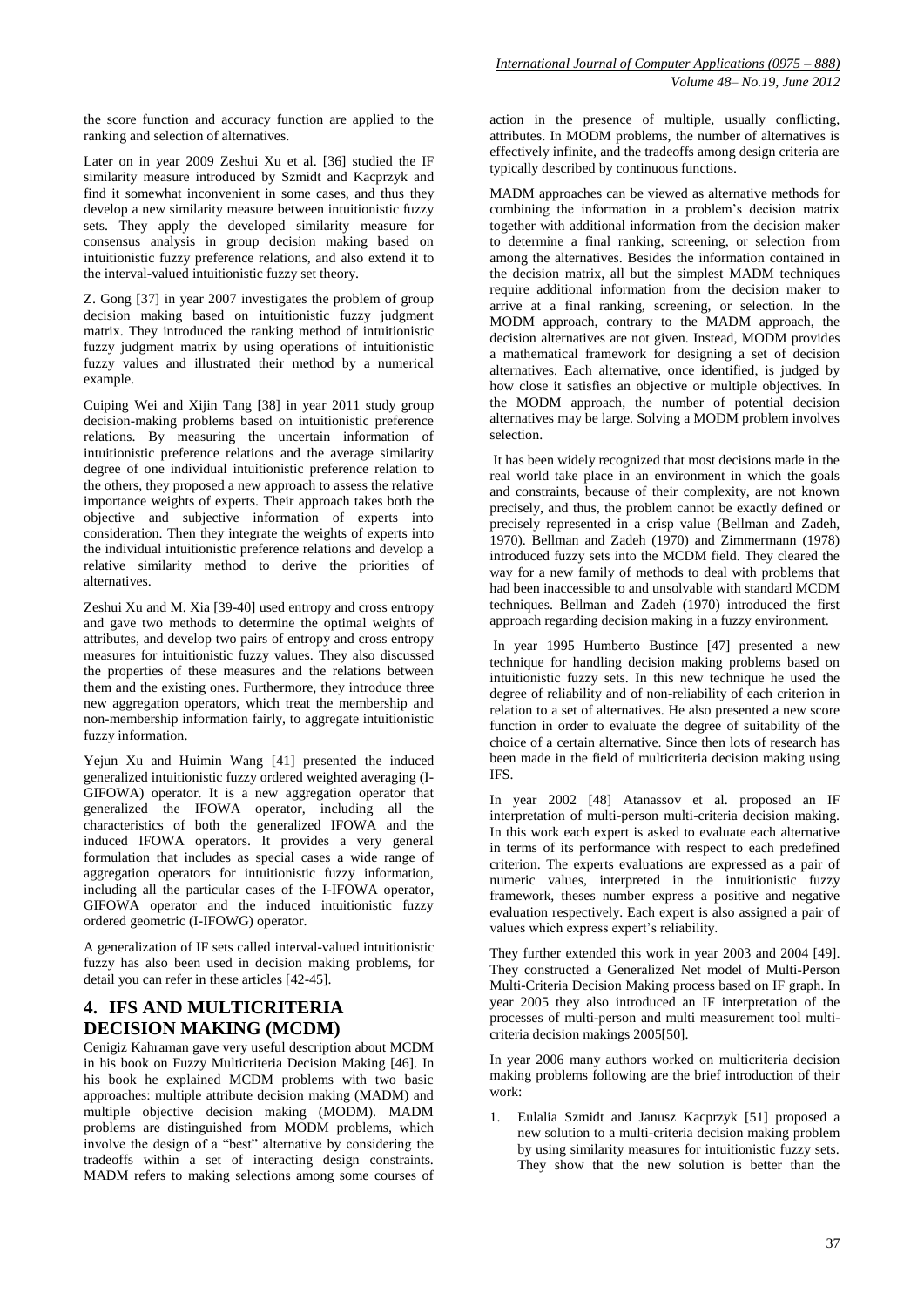method proposed by chen and Tan [52] on vague set which fails in some situations.

- 2. Lin et al. [53] proposed a method that allows the degrees of satisfiability and non-satisfiability of each alternative with respect to a set of criteria to be represented by intuitionistic fuzzy sets, respectively. Furthermore, their proposed method allows the decision-maker to assign the degrees of membership and non-membership of the criteria to the fuzzy concept "importance." This method can provide a useful way to efficiently help the decisionmaker to make his decision.
- 3. Liu and Wang [54] presented a new method for solving multi-criteria decision-making problem in an intuitionistic fuzzy environment. First, they define an evaluation function for the decision-making problem to measure the degrees to which alternatives satisfy and do not satisfy the decision-makers requirement. Then, they introduce and discuss the concept of intuitionistic fuzzy point operators. The intuitionistic fuzzy point operators can reduce the degree of uncertainty of the elements in a universe corresponding to an intuitionistic fuzzy set. Furthermore, they defined a series of new score functions for multi-criteria decision-making problem based on the intuitionistic fuzzy point operators and the evaluation function and their effectiveness and advantage are illustrated by examples.

In year 2007, Dynamic intuitionistic fuzzy multi-attribute decision making was introduced by Zeshui et al. [55]. They investigate dynamic multi-attribute decision making problems with intuitionistic fuzzy information. The notions of intuitionistic fuzzy variable and uncertain intuitionistic fuzzy variable are defined, and two new aggregation operators: dynamic intuitionistic fuzzy weighted averaging (DIFWA) operator and uncertain dynamic intuitionistic fuzzy weighted averaging (UDIFWA) operator are presented. Some methods, including the basic unit-interval monotonic (BUM) function based method, normal distribution based method, exponential distribution based method and average age method, are introduced to determine the weight vectors associated with these operators. A procedure based on the DIFWA operator is developed to solve the dynamic intuitionistic fuzzy multiattribute decision making (DIF-MADM) problems where all the decision information about attribute values takes the form of intuitionistic fuzzy numbers collected at different periods, and a procedure based on the UDIFWA operator is developed for DIF-MADM under interval uncertainty in which all the decision information about attribute values takes the form of interval-valued intuitionistic fuzzy numbers collected at different periods. Another article on DIF-MADM is given by Si Yan-jie and Wei Fa-jie [56].

In year 2007 Jun Ye [57] investigated aggregating intervalvalued intuitionistic fuzzy sets (IVIFSs). Some operational laws of IVIFSs are defined. He proposed some aggregation operators, including interval-valued intuitionistic fuzzy weighted arithmetic average operator and interval-valued intuitionistic fuzzy weighted geometric average operator. To identify the best alternative in multicriteria decision-making problems, a multicriteria fuzzy decision-making method based on the correlation coefficient of IVIFSs is established in which criterion values for alternatives are IVIFSs. He also utilize the interval-valued intuitionistic fuzzy weighted aggregation operators to aggregate the interval-valued intuitionistic fuzzy information corresponding to each alternative, and then rank the alternatives and select the most desirable one(s) according to correlation coefficients between the alternatives and the ideal alternative.

In year 2008 many author contributed in this area but the work of two of them are more significant and they are:

Guiwu Wei and Wende Yi [58] proposed a new decision making analysis method based on the minimum deviation. They utilize the intuitionistic fuzzy weighted averaging (IFWA) operator to aggregate the intuitionistic fuzzy information corresponding to each alternative, and then rank the alternatives and select the most desirable one(s) according to the score function and accuracy function. The method can sufficiently utilize the objective information, and meet decision maker's subjective preference.

Ludmila Dymova et al. [59-61] in their research analyzed that the main problem of known methods for Multiple Criteria Decision Making in the Intuitionistic Fuzzy setting is that they are generally based on the intermediate type reduction. Such approaches lead inevitable to the loss of important information. Another problem is the choice of an appropriate method for the local criteria aggregation taking into account their ranks. The aim of their paper is to present a new method which makes it possible to solve the first problem and facilitates the solution of the second one. The method is based on the Dempster-Shafer Theory (DST). It allows solving the Multiple Criteria Decision Making problem without intermediate type reduction for different approaches to aggregation of the local criteria.

In year 2009 Szmidt and Kacprzyk [62] propose a new solution to a ranking oriented multi-criteria decision making problem for the alternatives expressed via Atanassov's intuitionistic fuzzy sets. They show that the new solution better fulfills our expectations than methods proposed by Chen and Tan's[18].

In year 2009, Z. Wang et al. [63] By employing a projection model, fractional programming models are developed to determine the closeness interval values of alternatives. The interval values are subsequently used to aggregate into an overall interval value for each alternative, and the likelihood is applied to ranking and selection of alternatives. Another article on the use of projection method is given by Yujun Luo [64].

Yujun Luo [65] in year 2009 introduced the decision making matrix with the attribute value expressed by form of intuitionistic fuzzy number further transformed it into the score matrix of the alternatives. Then according to the concept of regret, regret matrix of the alternatives is obtained. And an optimization model based on the principle of minimization of regret, by which the attribute weights can be derived, is established. The alternatives can be ranked, and the most desirable one can be selected according to the score function and accuracy function.

Juan Li and Chengyi Zhang [66] gave a method to choose the possible positive-ideal solution and the possible negative-ideal solution, and deal with the uncertainty information by entropy theory to get the only ideal alternatives. They also introduced a new math model for solving the best attribute weight vector based on the isomorphism of intuitionistic fuzzy sets, and the process for solving multiple attribute decision-making is also introduced.

Fatih Emre et al. proposed TOPSIS method combined with intuitionistic fuzzy set to select appropriate supplier in group decision making environment. Intuitionistic fuzzy weighted averaging (IFWA) operator is utilized to aggregate individual opinions of decision makers for rating the importance of criteria and alternatives. Other articles based on Supplier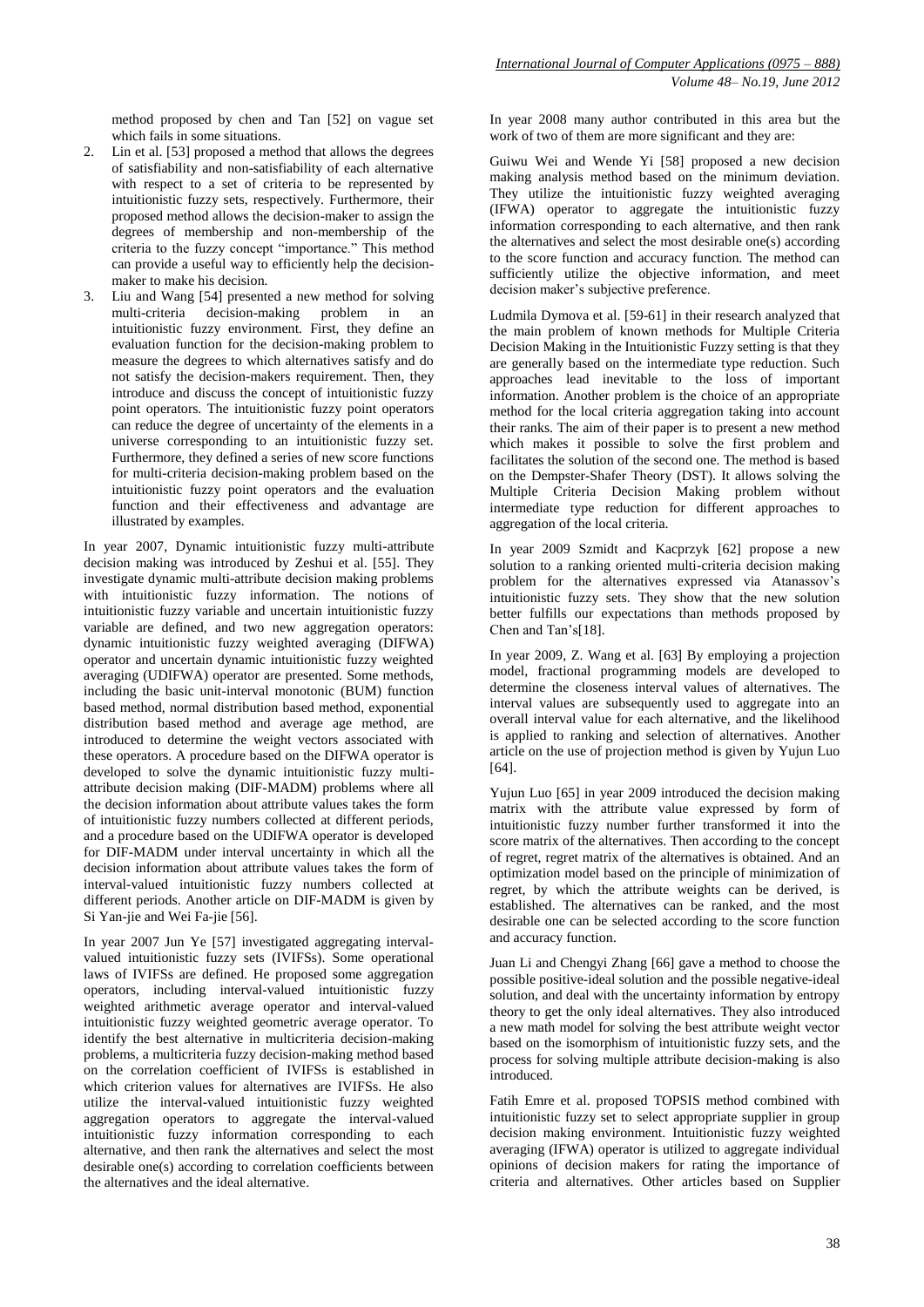Selection Method are given by Hongjun [67] and Lei Wen, et al. [68].

In year 2010 Gui-Wu Wei [69] established an optimization model based on the basic ideal of traditional grey relational analysis (GRA) method, by which the attribute weights can be determined. Then, based on the traditional GRA method, calculation steps for solving intuitionistic fuzzy multiple attribute decision-making problems with incompletely known weight information are given. The degree of grey relation between every alternative and positive-ideal solution and negative-ideal solution are calculated. Then, a relative relational degree is defined to determine the ranking order of all alternatives by calculating the degree of grey relation to both the positive-ideal solution (PIS) and negative-ideal solution (NIS) simultaneously. Another article based on GRA is given by Xiangqian Feng and Gang Qian [70].

In year 2011 Jian-Zhang Wu and Qiang Zhang [71] introduce some classical intuitionistic fuzzy entropy measures and verify the entropy of the intuitionistic fuzzy set is the average value of the entropies of its intuitionistic fuzzy values. Then, they present the concept of the intuitionistic fuzzy weighted entropy, which is a natural extension of the entropy for intuitionistic fuzzy sets. According to the minimum entropy principle, they establish the programming model to generate optimal weight of criteria, and present the corresponding multicriteria decision making method.

Xiaohan Yu et al. [72] investigate hybrid multiple attribute decision making problems with various forms of attribute values (real numbers, linguistic labels, interval numbers, intuitionistic fuzzy numbers and interval intuitionistic fuzzy numbers). They proposed a method based on preference degrees which may take the forms of fuzzy numbers, intuitionistic fuzzy numbers and interval intuitionistic fuzzy numbers. The method first normalizes various forms of attribute values into preference degrees, and then uses a preference degree-based weighted averaging operator to aggregate the normalized preference degrees. A new linguistic representation model is presented, whose feasibility is verified by comparing it with the traditional 4-tuple linguistic representation model, and from their model, the mapping relationship between interval intuitionistic fuzzy numbers and linguistic labels can be constructed.

Guiwu Wei and Xiaofei Zhao [73] in this February 2012 introduced some operational law, score function and accuracy function of intuitionistic fuzzy values. Then two new aggregation operators: induced intuitionistic fuzzy correlated averaging (I-IFCA) operator and induced intuitionistic fuzzy correlated geometric (I-IFCG) operator are developed and some desirable properties of the I-IFCA and I-IFCG operators are studied, such as commutative, idempotency and monotonicity. An I-IFCA and IFCA (intuitionistic fuzzy correlated averaging) operators-based approach is developed to solve the MAGDM problems in which both the attribute weights and the expert weights usually correlative, attribute values take the form of intuitionistic fuzzy values.

Zeshui Xu and Meimei Xia [74] in their paper, first transformed the original decision matrix, whose elements are intuitionistic fuzzy numbers expressed by pairs of satisfaction degrees and dissatisfaction degrees, into its expected decision matrix, whose elements are composed of satisfaction degrees and hesitation degrees. Then they introduced the concept of dominated alternative, and give a method to identify the dominated alternatives. Then they developed an interactive method for eliminating any dominated alternatives by

updating the decision maker's preferences gradually so as to find out the optimal one eventually.

#### **5. CONCLUSION**

In this paper we have presented a review on the role of Intuitionistic fuzzy set theory in decision making problems. As we know that decision makers face many problems with incomplete and vague information in decision making problems since the characteristics of these problems often require this kind of information. So Fuzzy /Intuitionistic fuzzy approaches are suitable to use when the modeling of human knowledge is necessary and when human evaluations are needed. Considering this as an important issue many researchers have paid attention in this area. In this paper we have reviewed all the important contribution in this area by different authors. We have also given the brief introduction of all the important approaches, methods used and introduced by the researchers in their paper.

#### **6. REFERENCES**

- [1] L. A. Zadeh, "Fuzzy sets", Information and Control 8 (3) (1965) 338–353.
- [2] F. Herrera, L. Martinez, P.J. Sanchez, "Managing nonhomogeneous information in group decision making", European Journal of Operational Research 166 (2005) 115–132.
- [3] E. Szmidt, J. Kacprzyk, "Group decision making under intuitionistic fuzzy preference relations", In Proceedings of 7th IPMU Conference, Paris 1998, pp. 172–178.
- [4] E. Szmidt, J. Kacprzyk, "Using intuitionistic fuzzy sets in group decision making", Control and Cybernetics 31 (2002) 1037–1053.
- [5] Z.S. Xu, R.R. Yager, "Some geometric aggregation operators based on intuitionistic fuzzy sets", International Journal of General Systems 35 (2006) 417– 433.
- [6] L.I. Dengfeng, "Fuzzy multiattribute decision making models and methods with incomplete information". Fuzzy Sets and Systems 106 (2) (1999) 113–119.
- [7] L.I. Dengfeng, "Fuzzy Multiobjective Many-Person Decision Makings and Games", National Defense Industry Press, Beijing, 2003.
- [8] K.T. Atanassov, "Intuitionistic fuzzy sets", Fuzzy Sets and Systems 20 (1986) 87–96.
- [9] S.M. Chen, "A new approach to handling fuzzy decision making problems", IEEE Transactions on Systems Man and Cybernetics 18 (1988) 1012–1016.
- [10] R. Bellman, L.A. Zadeh, "Decision making in a fuzzy environment". Management Science  $17(1970)$   $141-164$ .
- [11] W.J.M. Kickert, "Fuzzy Theories on Decision Making: A Critical Review‖, Kluwer, Boston, 1978.
- [12] R.R. Yager, "Fuzzy decision making including unequal objective", Fuzzy Sets and Systems 1 (1978) 87-95.
- [13] R.R. Yager," On ordered weighted averaging aggregation operators in multicriteria decision making". IEEE Transactions on Systems Man and Cybernetics 18 (1988) 183–190.
- [14] H.J. Zimmermann, "Fuzzy Sets, Decision Making, and Expert Systems", Kluwer Academic Publishers, Boston, 1987.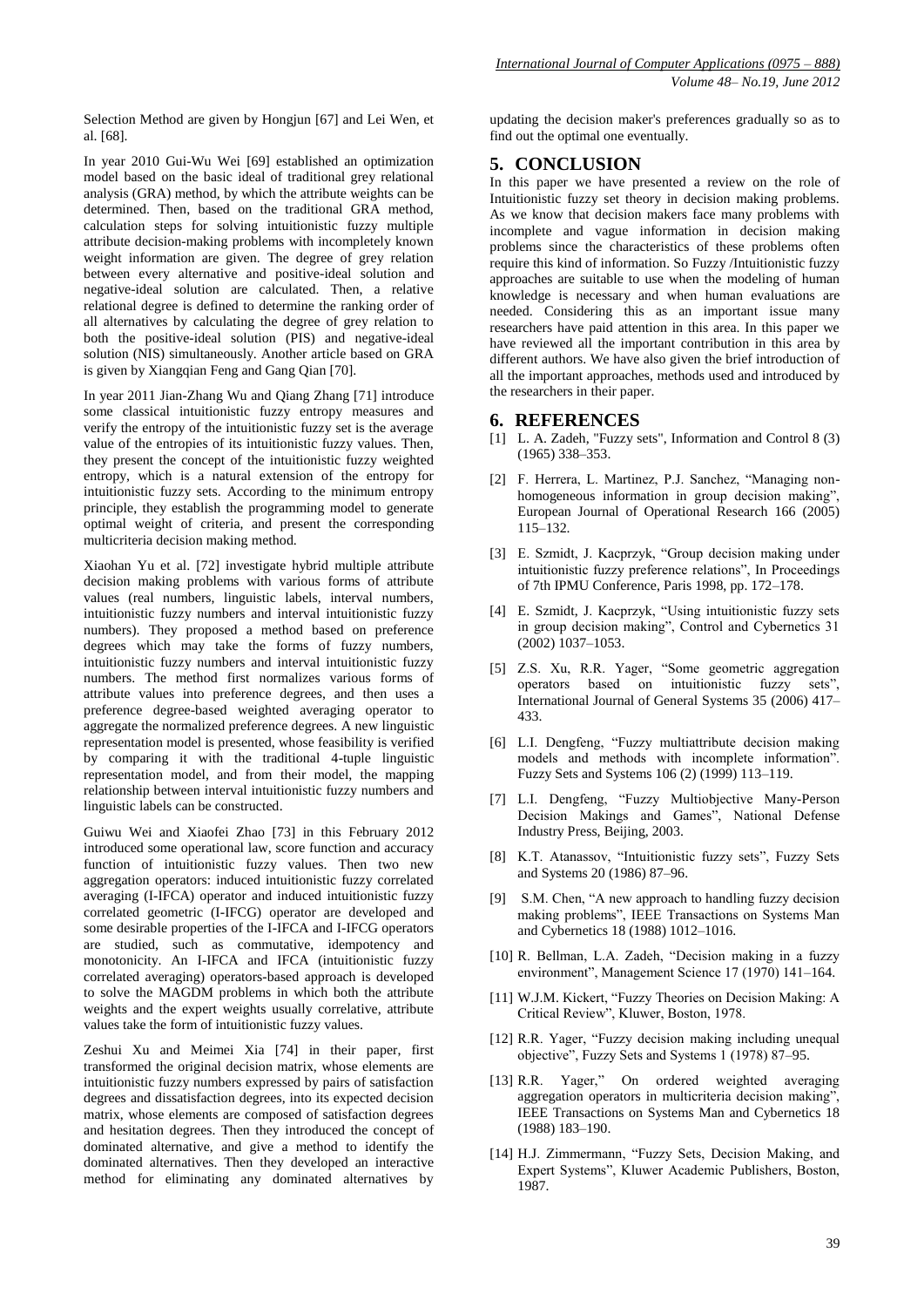- [15] Lang, C. Hwang, K. Yoon, "Multiple Attribute Decision Making: Methods and Applications", Springer-Verlag, New York, 1981.
- [16] W.L. Gau, D.J. Buehrer, "Vague sets", IEEE Transactions on Systems, Man, and Cybernetics 23 (1993) 610–614.
- [17] H. Bustine, P. Burillo, "Vague sets are intuitionistic fuzzy sets", Fuzzy Sets and Systems 79 (1996) 403-405.
- [18] S.M. Chen, J.M. Tan, "Handling multicriteria fuzzy decision-making problems based on vague set theory", Fuzzy Sets and Systems 67 (1994) 163–172.
- [19] D.H. Hong, C.H. Choi, "Multicriteria fuzzy decisionmaking problems based on vague set theory", Fuzzy Sets and Systems 114 (2000)103–113.
- [20] P. Angelov, O. Asparoukhov, K. Atanassov, P.B. Lopez, H.B. Sola, S. Hadjitodorov, S.K. Kim, J. Kacprzyk, L. Kuncheva, A. Shannon "Decision making methods based on elements of intuitionistic fuzzy sets and their software implementation", Notes on IFS, Volume 1 (1995) Number 1, pages 40-41.
- [21] Cecilia Temponi, Anthony Shannon, Krassimir Atanassov, Adrian Ban, "An idea for an intuitionistic fuzzy approach to decision making"," Notes on IFS", Volume 5 (1999) Number 3, pages 6—10.
- [22] E. Szmidt, J. Kacprzyk, "Intuitionistic fuzzy sets in group decision making", NIFS  $2(1)(1996)$  15–32.
- [23] E. Szmidt, J. Kacprzyk, "Remarks on some applications of intuitionistic fuzzy sets in decision making", NIFS 2 (3) (1996)22–31.
- [24] E. Szmidt, J. Kacprzyk, "Group decision making via intuitionistic fuzzy sets", FUBEST'96, Sofia, Bulgaria, October 9–11, 1996, pp. 107–112.
- [25] E. Szmidt, J. Kacprzyk, "Intuitionistic fuzzy sets for more realistic group decision making", International Conference on Transition to Advanced Market Institutions and economies, Warsaw, June 18–21, 1997, pp. 430–433.
- [26] E. Szmidt, J. Kacprzyk, "Entropy for intuitionistic fuzzy sets", Fuzzy Sets and Systems 118 (2001) 467-477.
- [27] E. Szmidt, J. Kacprzyk, "Distances between intuitionistic fuzzy sets", Fuzzy Sets and systems 114 (2001) 5.
- [28] M. Roubens and P. Vincke, editors. "Preference Modeling", Springer-Verlag, Berlin, 1985
- [29] F. Chiclana, E. Herrera-Viedma, S. Alonso, R. A. M. Pereira, "Preferences and consistency issues in group decision making. In H. Bustince at al., editors", Fuzzy Sets and Their extensions: Representation, Aggregation and Models, Springer-Verlag, Berlin, (2008) 219–237.
- [30] E. Szmidt and J. Kacprzyk, "Using intuitionistic fuzzy sets in group decision making", Control and Cybernetics 31, (2002)1037–1053.
- [31] E. Szmidt and J. Kacprzyk "Evaluation of Agreement in a Group of Experts via Distances between Intuitionistic Fuzzy Preferences" first international IEEE symposium intelligent systems, September 2002.
- [32] E. Szmidt and J. Kacprzyk "Concept of Distances and Entropy for Intuitionistic Fuzzy Sets and their

Applications in Group Decision Making" Sixth Int. Conf. on IFSs, Varna, NIFS 8 (2002), 3, 11-25.

- [33] D. Paternain, A. Jurio, E. Barrenechea, H. Bustince a, B. Bedregal, E. Szmidt "An alternative to fuzzy methods in decision-making problems", Expert Systems with Applications 39 (2012) 7729–7735.
- [34] E. Szmidt and J. Kacprzyk, "A Concept of Similarity for Intuitionistic Fuzzy Sets and its Use in Group Decision Making" IEEE International Conference 2004 Hungary vol.2 2004, 1129 – 1134.
- [35] Z. Xu, "Intuitionistic preference relations and their application in group decision making", Information Sciences: an International Journal archive, Volume 177 Issue 11, June, 2007 Pages 2363-2379
- [36] Z. Xu, R. R. Yager, "Intuitionistic and interval-valued intuitionistic fuzzy preference relations and their measures of similarity for the evaluation of agreement within a group", Fuzzy Optimization and Decision Making Volume 8 Issue 2, June 2009 123 - 139.
- [37] Z. Gong, "On the problem of group decision making based on intuitionistic fuzzy judgment matrices", Proceedings of the Life system modeling and simulation 2007, 315-325.
- [38] C. Wei and X. Tang, "An intuitionistic fuzzy group decision-making approach based on entropy and<br>similarity measures", International Journal of similarity measures", International Journal of Information Technology & Decision Making (IJITDM), 2011, vol. 10, issue 06, pages 1111-1130.
- [39] Xu, Z and M. Xia, "Entropy/cross entropy-based group decision making under intuitionistic fuzzy environment", Information Fusion, Volume 13 Issue 1, January, 2012, Page 31-47.
- [40] Zhi-xin Su, Guo-ping Xia, Ming-yuan Chen, Li Wang, "Induced generalized intuitionistic fuzzy OWA operator for multi-attribute group decision making", Expert Systems with Applications Volume 39 Issue 2, 2012 Pages 1902-1910.
- [41] Y. Xu and H. Wang, "The induced generalized aggregation operators for intuitionistic fuzzy sets and their application in group decision making", Applied Soft Computing March 2012, Volume 12 Issue 3 1168-1179.
- [42] B. Ashtiani, F. Haghighirad, A. Makui , G. Ali, ―Extension of fuzzy TOPSIS method based on intervalvalued fuzzy sets", Applied Soft Computing, March, 2009, v.9 n.2, p.457-461.
- [43] K. T. Atanassov, "Operators over interval valued intuitionistic fuzzy sets", Fuzzy Sets and Systems, June 10 v.64 n.2, p.159-174.
- [44] F.E. Boran, S. Genç, M. Kurt, D.Akay, "A multicriteria intuitionistic fuzzy group decision making for supplier selection with TOPSIS method", Expert Systems with Applications: An International Journal, v.36 n.8, p.11363-11368.
- [45] Wei and Yi "Method for multiple attribute decision making under interval-valued intuitionistic fuzzy environment", Journal of Computational Information Systems. v4 5. 2323-2328.
- [46] C. Kahraman, "Fuzzy Multi-Criteria Decision Making: Theory and Applications with Recent Developments", Springer, Aug 19, 2008 - 591 pages.